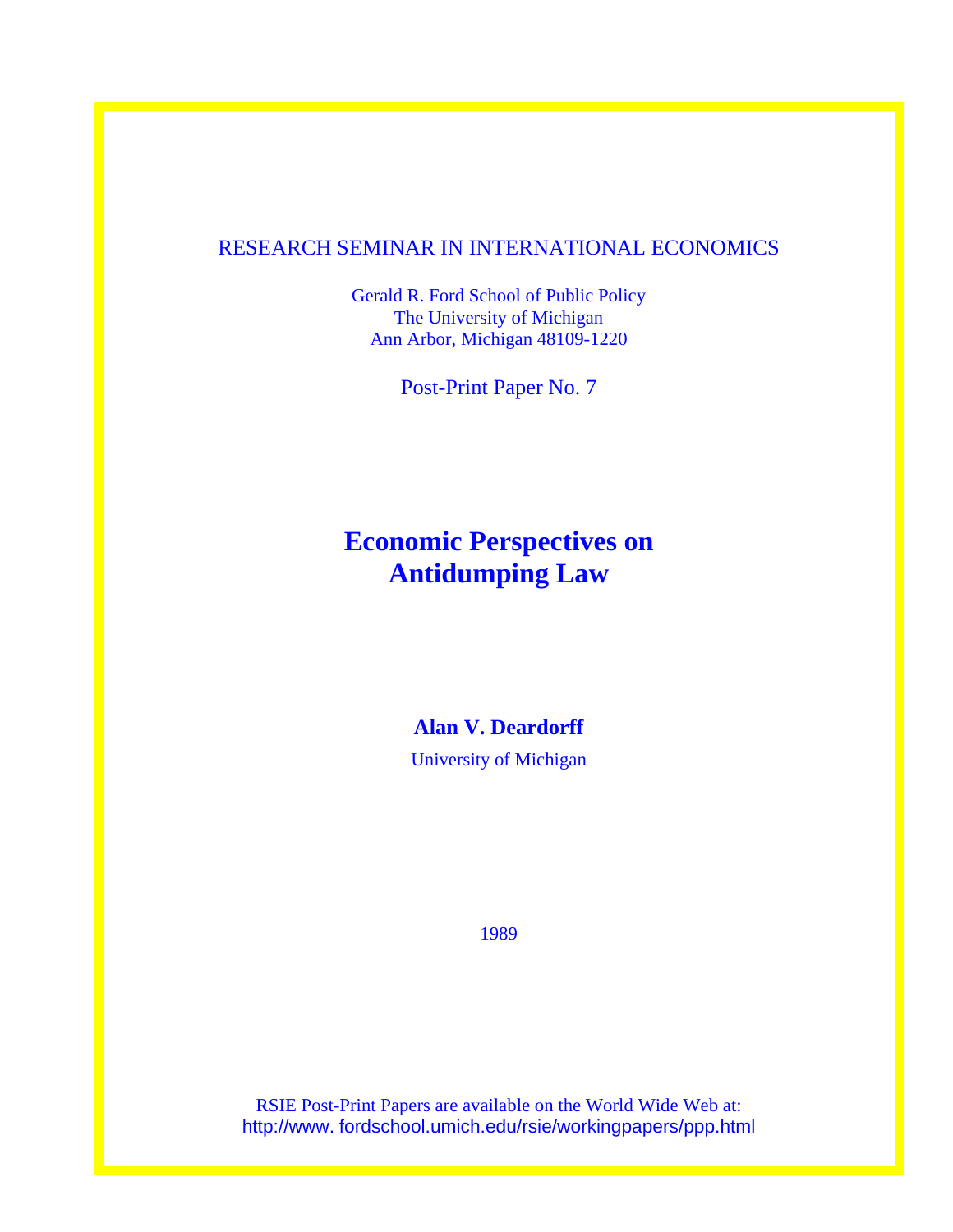Post-printed from John H. Jackson and Edwin A. Vermulst, eds., *Antidumping Law and Practice: A Comparative Study*, Ann Arbor, MI: University of Michigan Press, 1989, Chapter 2, pp. 23-39.

# **Economic Perspectives on Antidumping Law**

## **Alan V. Deardorff**

<u>.</u>

University of Michigan

### **1. Economic Rationales for Dumping**

The definition of dumping has broadened somewhat over the years. Dumping was originally conceived only as selling abroad at a price below domestic price. Efforts to quantify whether dumping was occurring, however, led to the use of criteria for determining the "domestic price" by omitting domestic sales which are below cost. Thus some now consider dumping to include "sales below cost," at least presumptively. This presumption is questionable, as will become apparent below, but this alternative criterion for dumping has gradually acquired the elevated status of an alternative definition. That is, selling below cost is now often regarded as dumping even if sales below cost are occurring in the firm's domestic market as well.

Economic theories of dumping have paralleled these developments. The classic treatment of dumping was that of  $\text{Viner}^1$  who used a definition that is equivalent to international price discrimination. Taking .that approach, Viner established what has been the economists' presumption ever since: .that absent "predation" dumping is basically harmless for the importing country. Only more recently have a number of writers dealt with the alternative definition of dumping as sales below cost. No consensus has yet developed as to why such behavior occurs, if indeed it does, and thus there .is as yet no clear consensus as to what the welfare effects of selling below cost may be. Still, a number of insights have been generated which I will discuss.

This discussion of the theoretical aspects of dumping, then, will be divided into two parts. In Section 2 I will focus solely on the classic model of dumping as international price discrimination. I ask first whether price discrimination per se is objectionable. Then I ask whether international price discrimination should be regarded as better or worse than that which occurs entirely within a domestic economy.

In Section 3 I will turn to the more recent discussion of dumping defined as selling below cost. This raises several issues regarding the appropriate definition of cost to be used in defining dumping. Different definitions have different implications for the theoretical story one tells about why dumping takes place. These stories, which exist in

<span id="page-1-0"></span><sup>&</sup>lt;sup>1</sup> Jacob Viner, *Dumping: A Problem in International Trade* (New York: Kelley, reprinted 1966).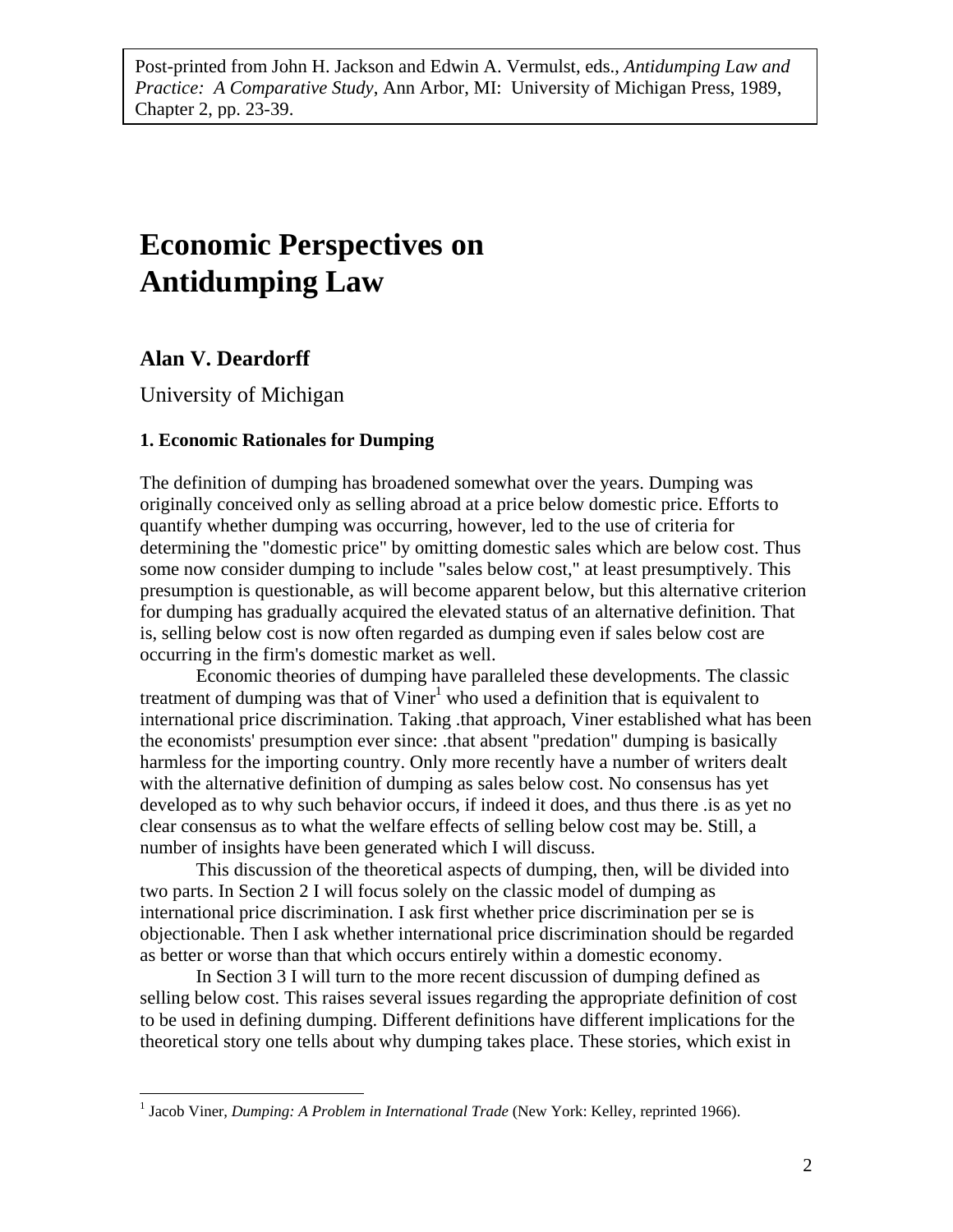varying degrees of completeness and rigor in the international economics literature, have only just begun to be explored for their welfare implications.

### **2. Dumping as International Price Discrimination**

#### 2.1. The Classic Theory of Price Discrimination

If a firm sells an identical product in two different markets for different prices, that, by definition, is price discrimination. Such behavior automatically implies some departure from the ideal of perfect competition, since a perfectly competitive firm would choose instead to sell all of its output in the market with the higher price: If instead a firm cannot sell as much as it wishes in a given market at a given price, then it must decide the price that it will charge based in part on how much it will then be able to sell. Its pricing decision will depend on a variety of factors, and it would be only a coincidence if these factors were to lead it to charge the same price in two different markets. If it does not, then it is engaging in price discrimination.

This could not occur, of course, if the two markets were tied together. Suppose that buyers in one market can resell without extra cost in the other market, or that buyers in one market can travel costlessly to the other market to make their purchases. In either case, the firm could not succeed in maintaining a higher price in one market than in the other. But if a barrier exists that makes such transactions costly or impossible, then price discrimination will be a normal phenomenon. In fact, even within the domestic economy, extra costs associated with resale and with movement among markets are the norm rather than the exception, and price discrimination is a fact of economic life.

The theory of price discrimination provides a simple determinant of the market in which price will be highest. Profit-maximizing monopolistic firms charge a markup over cost that is larger the less "elastic" is the demand for the product with respect to price. That is, if a given price increase induces a comparatively small drop in quantity demanded in one market compared to another, the firm will charge a higher markup over cost in the former than in the latter. If costs for supplying the two markets are the same, then this larger markup will also result in a higher price. This pricing rule is really just a refinement and formalization of the idea of charging "all that the market will bear," where the market with the less elastic demand will bear a higher price without substantially reducing sales.

The next question concerns the welfare implications of such behavior. On the face of it, price discrimination smacks of "price gouging" in the higher priced market arid sounds undesirable. In fact the theory validates this impression to an extent, showing that monopoly pricing itself is indeed welfare worsening for the economy as a whole. Although the monopolist himself profits from his behavior, it can also be shown that the profits of the monopolist are smaller than the loss in welfare to its customers, so that total welfare of society declines. Thus economic theory validates the man in the street's aversion to monopoly pricing, an aversion that, is also reflected in antitrust laws, especially in the United States.

However, the undesirable behavior here is the charging of a high price in one market alone, and not necessarily the charging of a higher price in one market than in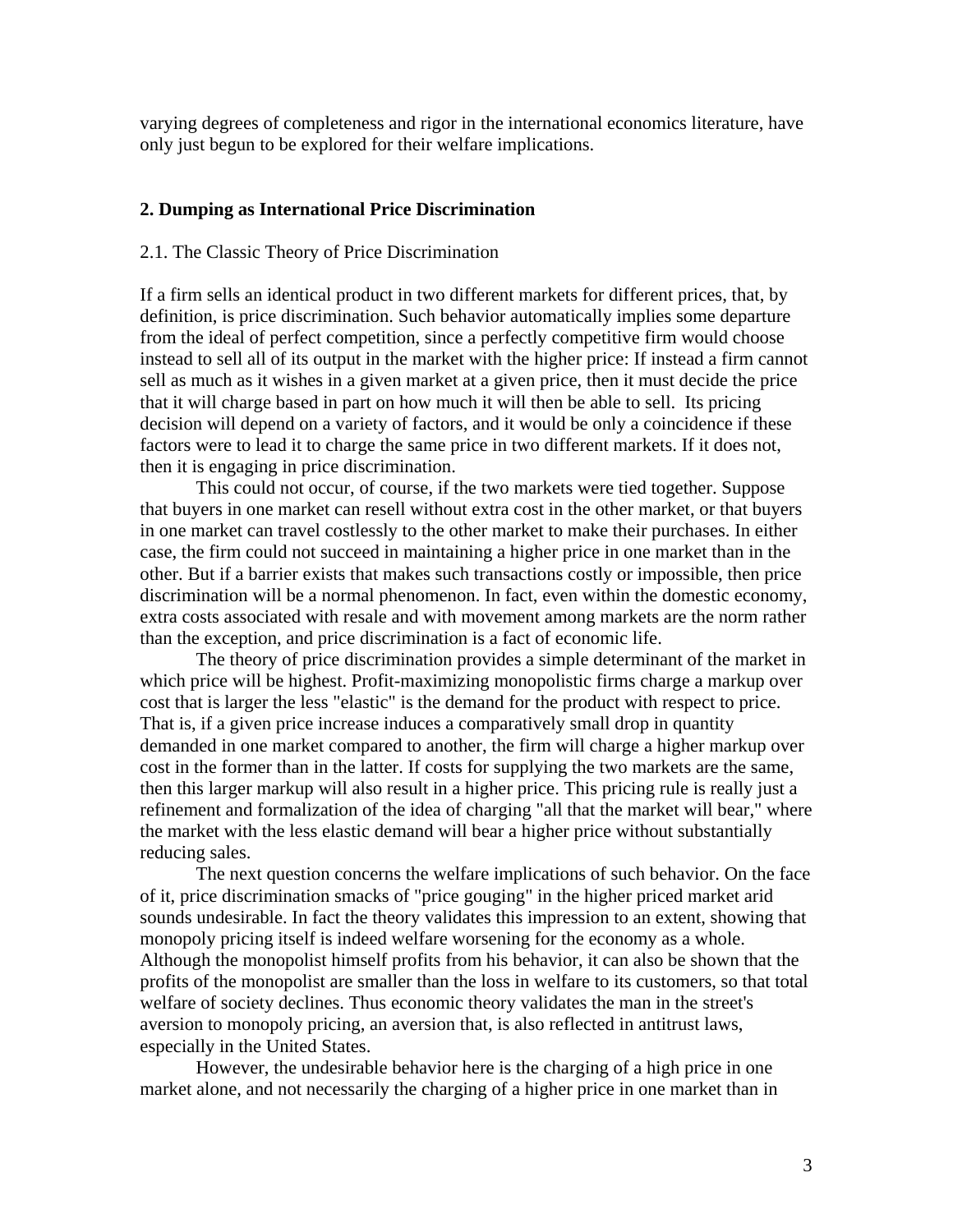another. It is the behavior of the firm as a monopolist that lowers welfare, and not the fact that the firm happens in addition to price discriminate. Were it possible effectively to prohibit price discrimination without lessening the monopoly power of the firm, then it is not at all clear that society's welfare would rise.

To see this, consider the effects of a prohibition against price discrimination. This would lead the monopolist to reduce price in one market and raise it in the other. One group of consumers will benefit, the other will lose, and the profits of the firm will also decline. It is possible that the gains to the first group of consumers from the lower price will be large enough to offset the losses to others, but this outcome is by no means necessary. This is about as far as economic theory can take one toward determining whether price discrimination should be prohibited, and it is not a very satisfactory conclusion. It appears that such a prohibition could as easily lower welfare as raise it.<sup>2</sup>

There is one special case that should be mentioned, however, where an unambiguous conclusion is possible. Suppose that the monopolist faces a demand in one market that is perfectly elastic. That is, in one market it can sell all that it wishes at the prevailing price and is, in effect, a perfect competitor there. Less elastic demand in another, protected, market may still lead it to price discriminate if it is able, but a prohibition on price discrimination now will surely raise welfare unless the protected market is so large that the monopolist opts to forego sales in the elastic market entirely. The prohibition in this case has the effect of undermining completely the firm's monopoly power, and the gain in welfare is a result of this move to perfect competition.

In general, however, there is no guarantee that eliminating price discrimination will make a firm behave any more like a perfect competitor. Therefore economic theory does not provide any clear justification for laws like the Robinson-Patman Act in the U.S. which prohibits price discrimination, and one perhaps should not be too concerned that such laws are seldom enforced.

#### 2.2. International Price Discrimination

 $\overline{a}$ 

When price discrimination as just described occurs internationally, the separated markets being those of different countries, the practice is called dumping only if the lower price is charged in the export market. Otherwise it is sometimes called "reverse dumping" and is usually not objected to, since a higher price for export than for domestic sales can easily be attributed to transport costs and to other additional costs associated with selling in a foreign market.

Dumping, however, is also quite a natural phenomenon, in spite of such extra costs of trade. It is likely to occur whenever a firm is the only, or one of the only, sellers in its home market and in addition is protected from foreign competition at home by natural or artificial barriers to trade. In such a case it will face a less elastic demand for its product in its home market than abroad and will respond to that discrepancy by charging a higher markup at home than abroad. If the extra costs of foreign sales are not too high,

<span id="page-3-0"></span> $2<sup>2</sup>$  The literature does provide more results than this, but they are not very helpful. For example, Varian shows that the welfare effect of eliminating price discrimination must be positive if the total output of the firm rises as a result. See Varian, "Price Discrimination and Social Welfare," *American Economic Review* 75 (1985) 870. This is interesting, but not very helpful, since it is also known that total output may either rise or fall.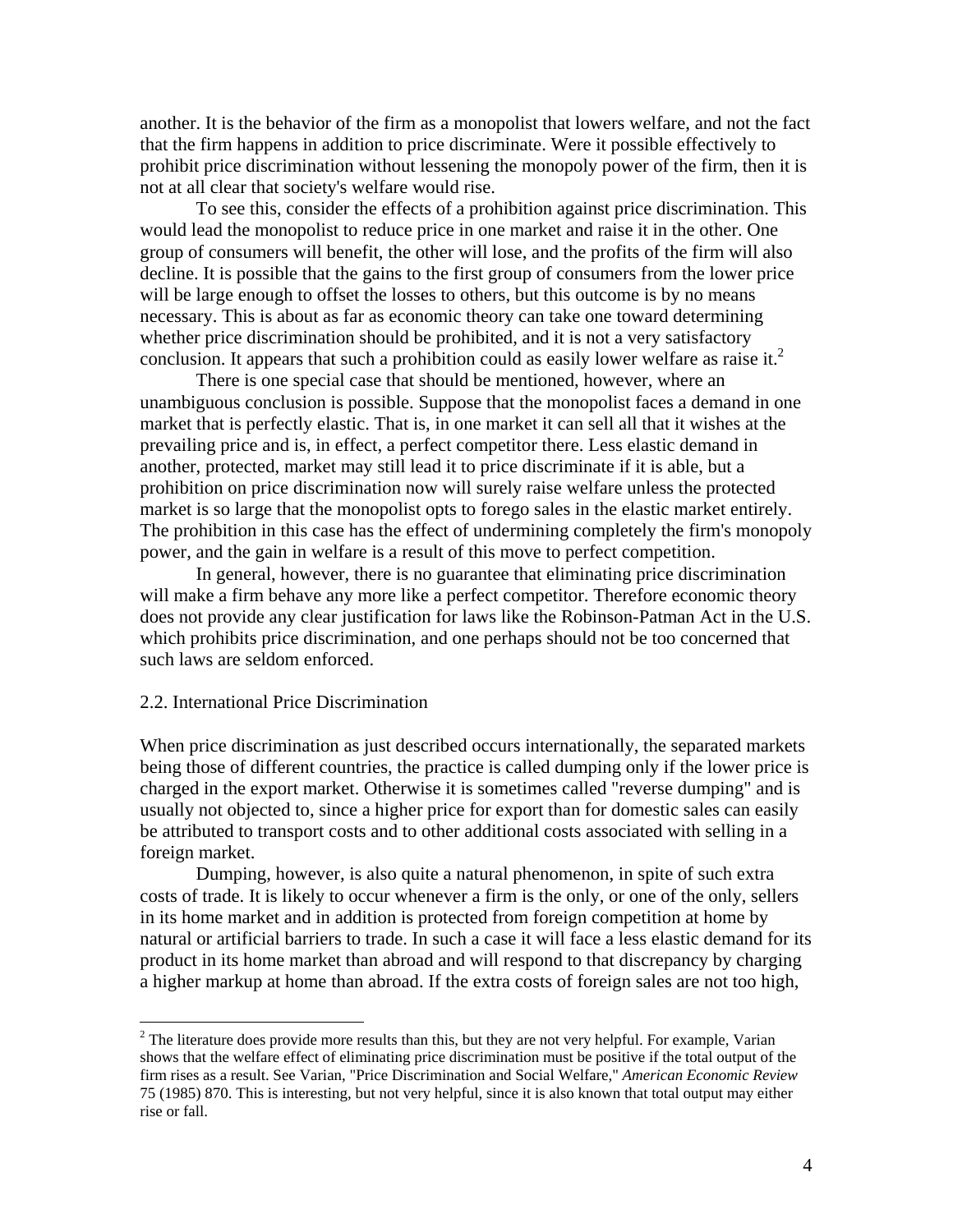the actual price it charges will be lower in the foreign market, and this will be regarded as dumping. In the extreme case of a firm that is a monopolist at home and a perfect competitor abroad, if costs are the same for sales in either market, then the firm will surely dump.

As this extreme case may suggest, however, the undesirable behavior in such a case is not the low price in the foreign market, but the high price at home. It is the exercise of monopoly power in the home market that lowers social welfare, in this case by raising prices to consumers above cost, and not the firm's pricing of its exports, over which as a perfect competitor it has no alternative. Even in the less extreme case in which a firm has some market power in both markets and thus is free to set both prices, the lower of the two prices that it charges is a response to its weaker monopoly position in that market and causes less distortion than does the higher price. Thus where dumping does occur in this classical form of price discrimination, it is not the low price but the high price at home that should be objected to, and it would appear that restrictions against dumping from the importing country's point of view make no economic sense.

This conclusion is reinforced if one considers specifically the welfare of the importing country. The reason that price discrimination (per se), within a single economy, is not unambiguously beneficial is that there are two groups of consumers to be considered, one of which is being discriminated against. In the case of dumping, however, if one takes the point of view of the importing country only, all consumers are being discriminated in favor of. That is, the importing country as a whole benefits unambiguously from dumping to the extent that it receives access to imported goods at a lower price than it would if dumping were not taking place. This lower price must be a benefit to the Importing country as a whole, despite distributional effects that will hurt some residents who compete with imports, precisely because the importing country is a net demander of the dumped good.

Having said this, however, there are a number of complaints that can be made against this form of dumping, and these need to be considered.

First, suppose that dumping does indeed lower the price of the dumped good in the importing country.<sup>[3](#page-4-0)</sup> As just alluded to, the fact that the importing country as a whole must gain from this lower price does not negate the harm that may be done to those within the importing country who happen to compete with imports. That is, if there is a domestic import competing industry, its owners and workers will earn less in total wages and profits if dumping is going on than if it is not. Now if the monopoly situation that facilitates dumping is not a new one, so that dumping has been going on for some time, then these lower wages and profits do not represent an actual loss to anyone, but merely a potential gain that is foregone. However, if the dumping and the drop in price is a new event, then existing owners and workers will find their livelihoods diminished. This is a real cost to these individuals and to the society in which they live. We know from the lower price of imports that others in the same society gain more than these people lose, in the sense that it is theoretically possible to tax the gainers, compensate the losers, and leave everyone better off. But this sort of income redistribution does not take place in

1

<span id="page-4-0"></span> $3$  Recall that this need not be the case. If there is sufficient competition on the world market, then the only effect of international price discrimination may be to raise the price in the exporter's domestic market, but leave it unchanged abroad. In this case there will be no welfare effect on anyone abroad.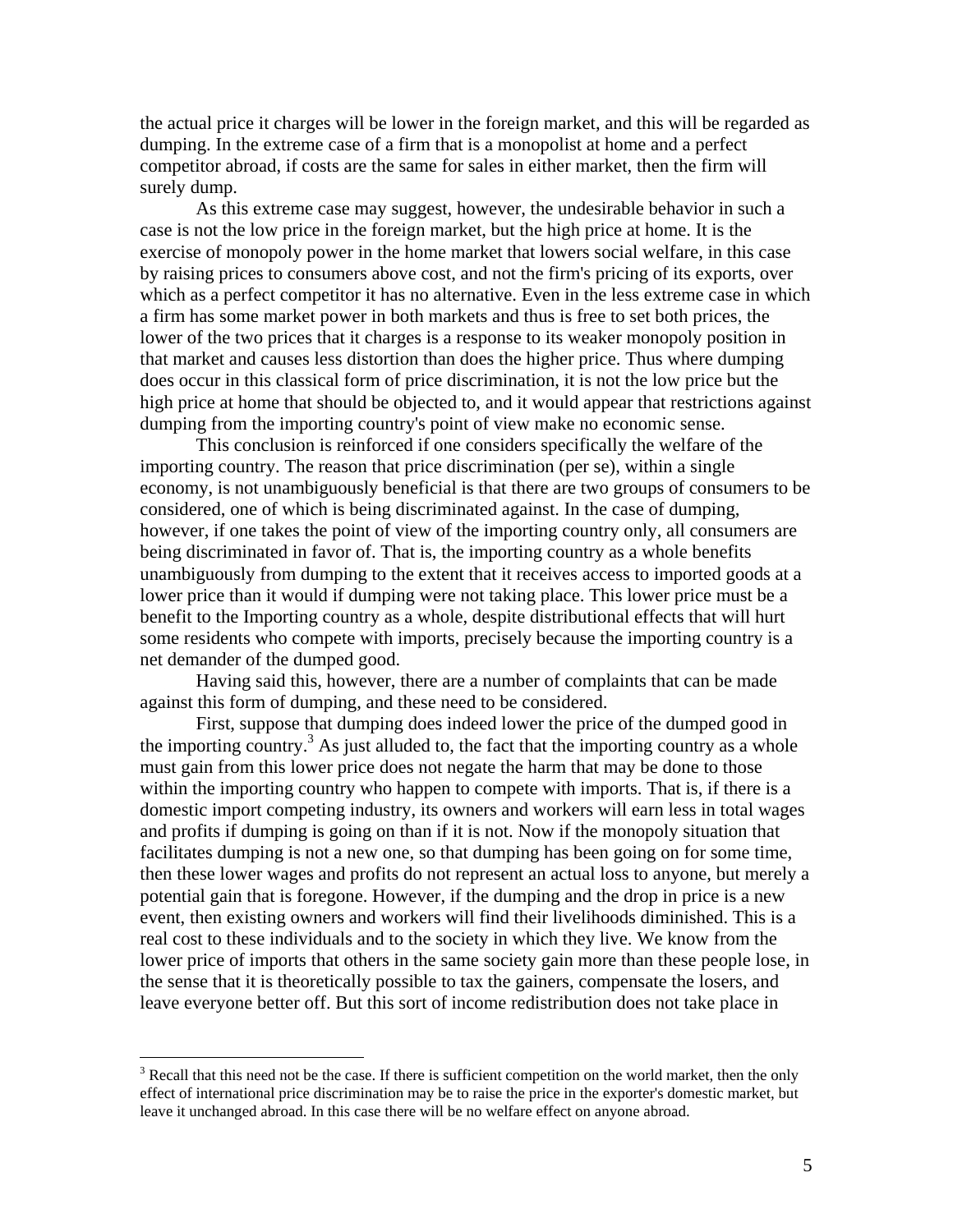practice, and some other policy to prevent or otherwise deal with the harm to injured parties within the importing country may well be warranted.

However, it does not follow that an antidumping policy is appropriate. The problem here is the drop in price of imports and the injury that it causes, and this is true independently of what caused the drop in price in the first place. Indeed, countries do have other policies to deal with such contingencies in the form of their safeguards or escape clause mechanisms, and there is no reason that these should not be brought to bear on the dislocations caused by dumped imports.<sup>[4](#page-5-0)</sup>

A second rationale for antidumping policies in response to price-discriminatory dumping concerns the trade barriers within the exporting country that facilitate the exporter's monopoly power there. One can argue quite correctly that price discrimination would be impossible if some sort of barrier to imports did not protect the exporting firm from competition in its domestic market. To the extent that this barrier takes the artificial form of an import tariff or quota, say, rather than being a natural barrier such as transport cost, then one can correctly regard dumping as a symptom of a welfare reducing policy-' the trade barrier-that in this case lowers welfare both by distorting trade and by fostering monopoly power. An antidumping policy in this case might be viewed as a tool, not to raise the exporter's price, but to apply pressure to remove the trade barrier and so make the exporter's domestic market more competitive.

On the face of it, however, this is hardly what those who seek protection under the antidumping statutes have in mind. They almost surely are looking for a higher price with which to compete, and would be dismayed if the only effect of their actions were to open up foreign markets to greater competition. Nonetheless, as a matter of global policy, this might be defended as moving the world closer to a global optimum. I regard this as a questionable justification for national policies, however, given especially that firms can acquire domestic monopoly power through so many other means than trade barriers.

A final complaint against dumping of any kind, which could be raised against price-discriminatory dumping in some circumstances, is that it will cause a waste of resources in the importing country as it attempts to adjust to the lower price. This adjustment is actually wasteful of resources only if there are reasons for the adjustment to take place inappropriately rapidly, and this in turn is most likely if the source of the problem – the dumping of imports – is only temporary. If dumping is likely to be permanent – that is, if the particular configuration of market power of firms in the various world markets that causes them to charge the prices that they do is likely to remain indefinitely – then it is appropriate that adjustment of resources out of the competing domestic industry occur, and the costs of that adjustment are not a waste.

However, one can sometimes argue that the causes of even price discriminatory dumping are likely to be fleeting and that domestic adjustment to a lower price today will be followed by adjustment in the opposite direction tomorrow, all of which then accomplishes nothing and should be avoided. This argument will appear again below where dumping below cost makes it somewhat more plausible. However, even for price discrimination that case can sometimes be made.

1

<span id="page-5-0"></span><sup>&</sup>lt;sup>4</sup> See Deardorff, A. V. 1987. "Safeguards Policy and the Conservative Social Welfare Function." In *Protection and Competition in International Trade*, H. Kierzkowski (ed.) Oxford: Basil Blackwell, pp. 22- 40 for a theoretical analysis of safeguards policies.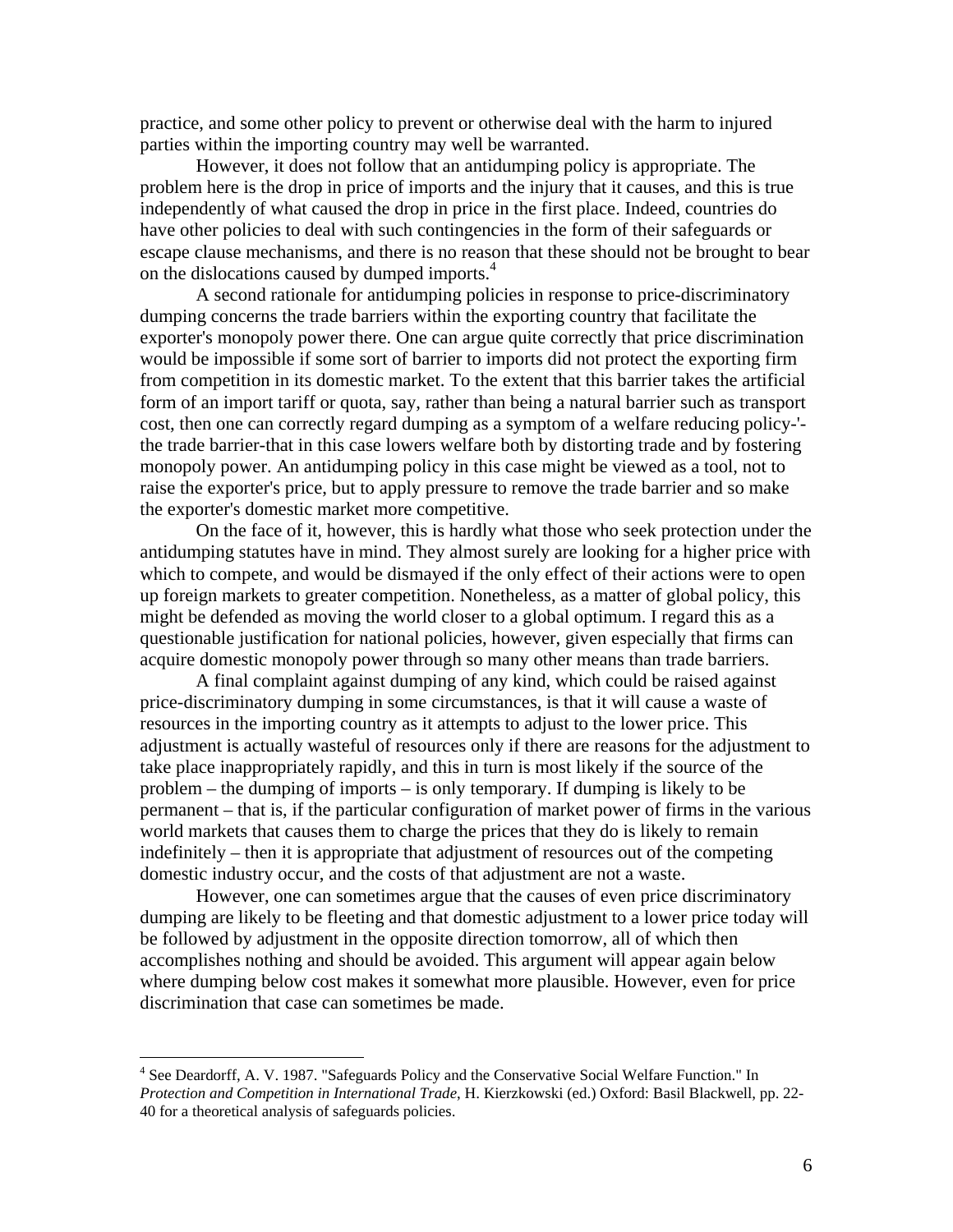For example, suppose that the protected domestic market of the exporting firm is insulated from shocks in supply and demand that cause large swings up and down of the world price. One will naturally find the exporter charging a more stable price in its domestic market, while of necessity moving up and down with the world price for its exports. When the world market price is depressed, then, due say to a temporary upsurge in supply 'from elsewhere, the exporter will be regarded as dumping. And in this case the dumping arises from a cause that is temporary and so will be temporary itself.

Would an antidumping policy be helpful in such a situation? If so, it might be warranted as a means of avoiding the costs of adjustment first into and then out of the industry. However, in precisely this situation antidumping policies would have hardly any effect. The fluctuation here is on the world market and a policy to restrict the price of a particular foreign exporter may exclude him from the market, but it will not appreciably raise the price.

Finally, even if one could make the case that an antidumping policy would alleviate the costs due to such a temporary shock, it is not clear that it would be the best policy for that purpose. Once again, safeguards policies often are applied with a view to alleviating unnecessary adjustment costs due to trade. More and more, recent decisions under the U. S. escape clause have been contingent on demonstrations that the protected industries would become viable after a reasonable period of time. Such considerations have not routinely been a part of the antidumping mechanisms in the U. S. or elsewhere, which therefore have not been well-equipped to deal with such issues. Thus I again would discourage the use of antidumping policies as a means to avoid temporary dislocation due to imports, even when those imports can correctly be regarded as dumped.

#### **3. Dumping Below Cost**

As mentioned above, an alternative definition of dumping is the pricing of exports below some definition of cost. The motivation for this definition presumably lies in the fact that sales below cost cannot be profitable unless they are offset by other sales above cost, either at other times or in other markets. Thus, for example, one might use exports below cost as evidence that a firm must be charging a higher price in its home market, and thus that it is price discriminating, since otherwise it would be conducting all of its operations at a loss. Or alternatively one might use exports below cost as evidence that the exporter will raise its price in the future, and thus as evidence of predation. As I will argue, both of these inferences are questionable, but they do seem to lie behind the common understanding of why exporting below cost should be objected to as dumping.

To understand the economics of dumping below cost, one must first distinguish various definitions of cost. The most important distinction is between *average* cost and *marginal* cost. Average cost, also called fully allocated cost, includes all costs incurred by the firm, divided by the number of units it produces. Marginal cost, on the other hand, measures only the cost of *additional* units of production. The distinction is most important in the short run, when many components of costs are fixed and therefore only a portion of cost rises and falls when output varies. These marginal costs, also called short run variable costs, are the proper basis for efficient output decisions and thus efficient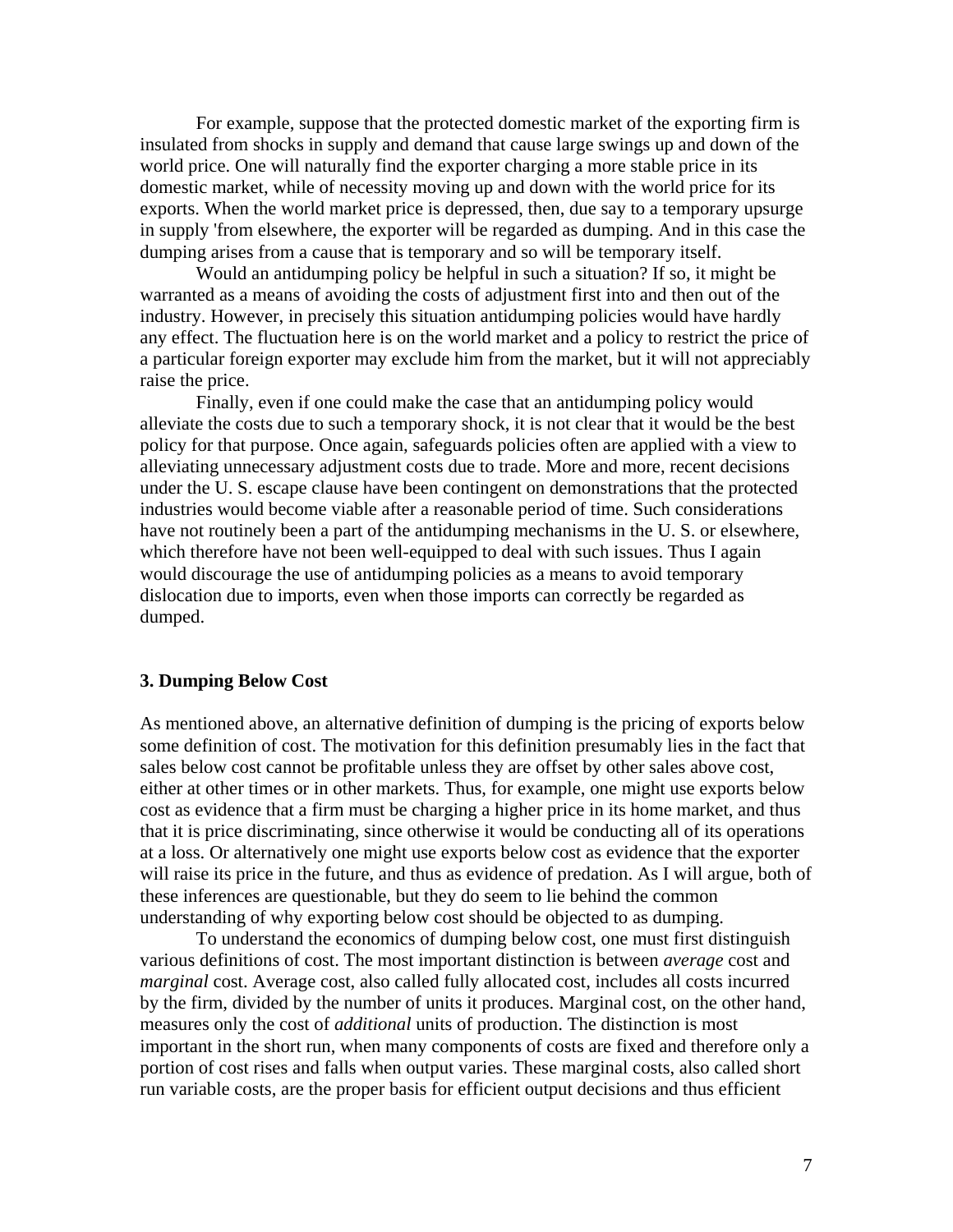pricing behavior in the short run for a firm that has already incurred any fixed costs of entering a market.

Thus, it is of course true that if a firm sells for a price below average cost, then it is making a loss on the transaction. However, if a portion of that average cost is fixed cost, and thus must be incurred whether or not the good is produced, then it might incur an even greater loss were it to produce and sell less. What matters instead is whether the price it can get for additional output exceeds the *additional* cost of producing it, and this is the notion of marginal cost.

In what follows, I will therefore divide my discussion of dumping below cost into two parts. To the extent that such dumping merely reflects prices below average cost, but not marginal cost, there is nothing particularly surprising about it, and I will begin with that case. Despite the fairly easy' explanation for such behavior, there are nonetheless some interesting issues that do arise and need to be discussed.

Dumping below marginal cost, on the other hand, is a more intriguing phenomenon – in theory if not in fact – since it seems to run counter to rationality on the part of exporting firms. I will discuss it second. A number of explanations do exist for such behavior and I will discuss each of them briefly.

#### 3.1. Dumping Below Average Cost

As already noted, pricing below average cost is normal behavior for any firm as a short run response to a depressed market, provided only that a portion of its costs are fixed. The firm does not even have to be imperfectly competitive to do this: perfect competitors will continue to produce and sell when the price they face drops below their average cost, so long as it remains above their marginal cost. Indeed, imperfectly competitive firms will be somewhat *less* likely to do this, since they typically charge a price higher than marginal cost. Thus pricing below average cost should not even be taken as evidence of market imperfection, as was the case of price discrimination above.

This reasoning, which applies to domestic sales, applies as well to trade. One would expect exporters, like domestic sellers, to sell below average cost whenever the market into which they sell is depressed and they are unable to extricate themselves from fixed costs. This would be the case both for a temporary drop in the market – in which case the losses of all firms would be recovered later when the market turns back up – and for a short time after a permanent drop – in which case the sales are needed only to cut their losses prior to leaving the business.

To the extent that both domestic and foreign firms share similar cost conditions and confront a fluctuating domestic market, one would therefore expect both to sell for prices below average cost in periods of slack demand. To define these sales on the part of exporters as dumping, and to offset them with an antidumping duty, when domestic firms are behaving in exactly this same way, is nothing more than simple protectionism. There is surely nothing "unfair" about dumping in this situation.

It is true, of course, that an antidumping duty in this situation will lessen the adverse effects of the depressed market on domestic firms, and one might want to defend it on distributional grounds as a safeguards action. But the same would be true even if the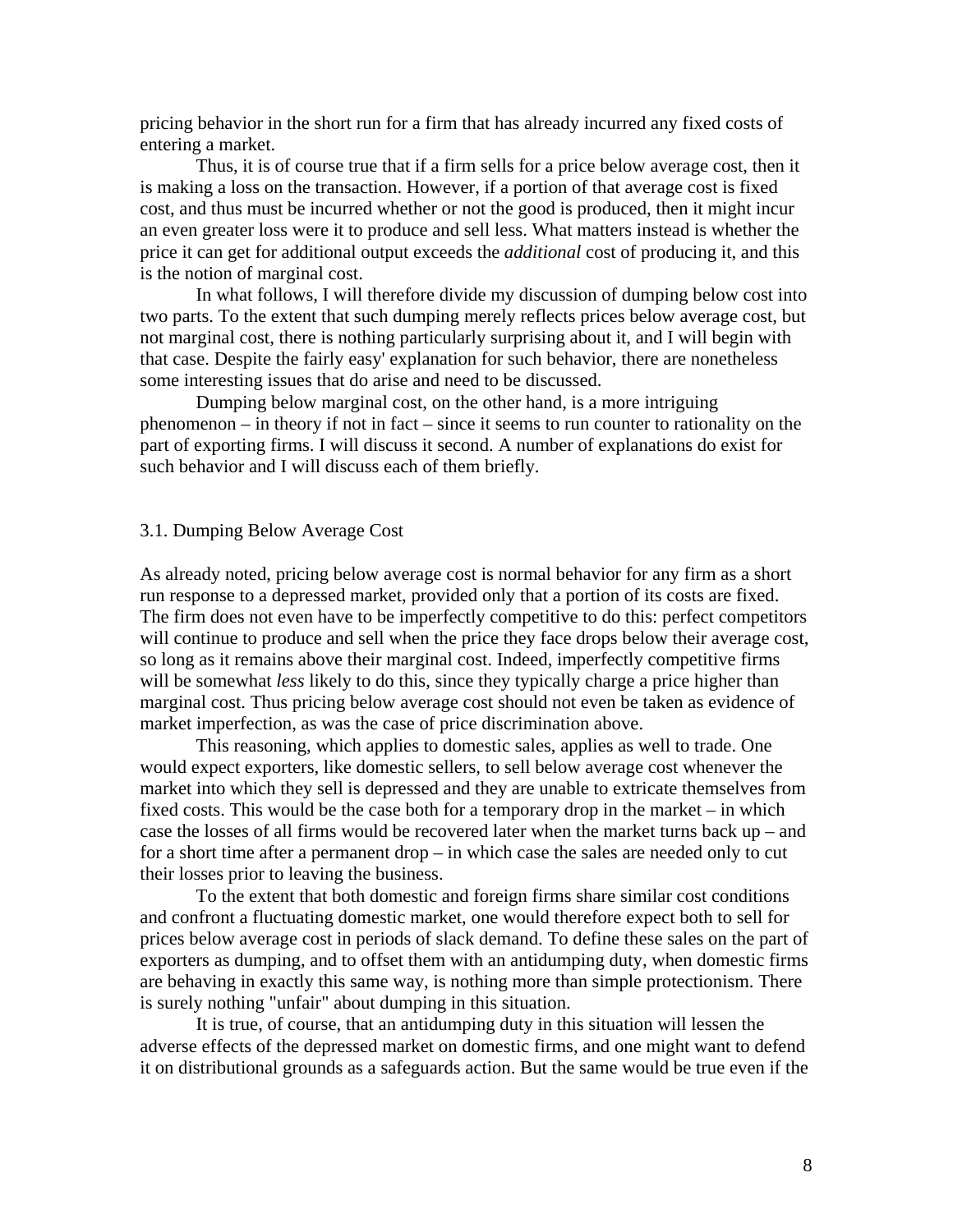exports were not dumped (if the foreign firms had lower costs than domestic firms, for example), and this therefore does not provide a rationale for antidumping duties per se.

Another interesting issue arises, however, if dumping below average cost occurs in a situation where the structure (though not the size) of costs is different for exporters and for domestic firms.<sup>[5](#page-8-0)</sup> Suppose, for example, that the foreign exporters view a larger portion of their costs as fixed than do the domestic firms as in the example used to illustrate the interface theory in Section 1.7 of Chapter 1. In response to a downturn in the domestic market, then, price may fall fairly quickly below the marginal costs of domestic firms-who will thus cease production-while remaining above the lower marginal costs of the foreign exporters. In this situation one will find exports displacing domestic production, seemingly because of a willingness of foreign exporters to sell at a loss. What is happening, however, is only that the exporters are responding to the handicap of their greater fixed costs by continuing to produce even after domestic producers are safely out of the market.

Such a difference in structure can arise for several reasons. For example, due to scarcity of labor and high relative wages in a country like the U. S., one might expect to find U. S. industries employing more capital-intensive techniques of production than are used by their counterparts abroad. This would give U. S. firms a higher proportion of fixed costs than their foreign competitors, and might lead U. S. firms to appear to be dumping abroad in times of slack world demand.

Another and apparently more relevant possibility arises from differences in labor market institutions. In Japan, for example, large employers have a tradition of lifetime employment for their workers, and are thus quite reluctant to lay workers off when demand is low. They therefore view labor as a fixed cost, whereas in the U*.*S. the use of labor is more readily variable. Under these circumstances it is natural for Japanese firms to continue production and exports to the *U.* S. at prices that *U.* S. firms view as too low for them to stay in business.

If this difference in labor-market institutions and the resulting dumping were simply a natural result of differences between the two countries in attitudes towards work and job security, then the phenomenon just described would not be a legitimate occasion for the use of public policy. Instead, the changes in trade and employment that would take place during cycles in industry demand would be an efficient and appropriate reflection of these differences in attitudes.

On the other hand, if these differences result instead from artificial differences between the countries that are themselves by-products of government policy, then some additional policy to offset their adverse effects may be warranted. For example, suppose the differences in employer attitudes towards layoffs reflect the implicit (or explicit) contracts between firms and- their workers in response to different government programs of unemployment compensation. That is, suppose that U.S. firms more readily layoff workers precisely because they and their workers know that compensation will be provided by the government. The fact of this policy, however desirable it may be on grounds of social welfare, does mean that employers and employees bear less than the total cost of the decision to layoff workers, and that downturns in demand therefore impose an external diseconomy on the rest of society. In the presence of this diseconomy,

 $\overline{a}$ 

<span id="page-8-0"></span><sup>5</sup> This is essentially the rationale for dumping that is explored in Ethier, "Dumping," *Journal of Political Economy* 90 (1982) 487.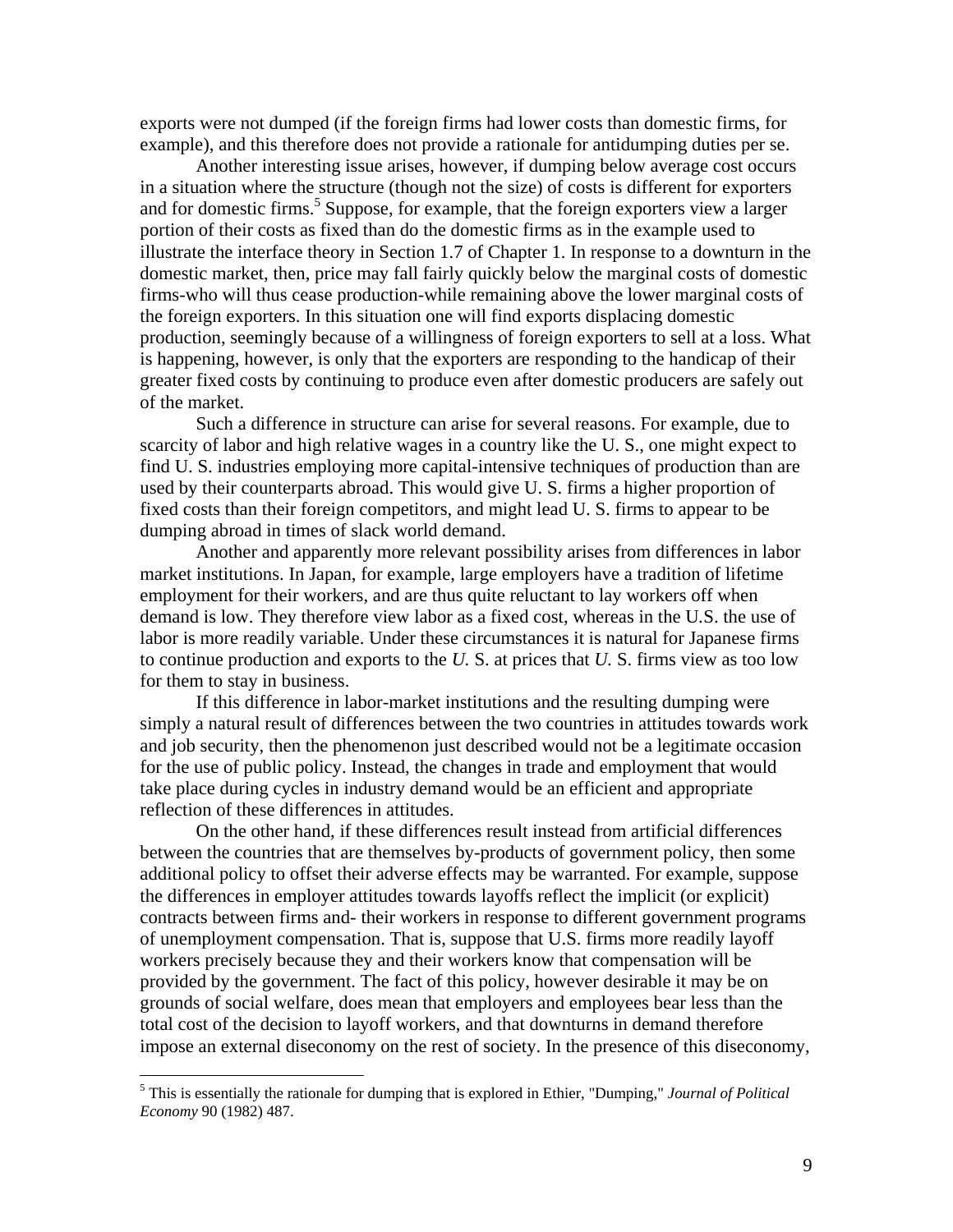dumping that results from international differences in these policies does cause adverse effects, and an absence of policy response is no longer optimal. This is an example of the situation that Jackson and  $\overline{D}$ avey<sup>[6](#page-9-0)</sup> have described as the Interlace Principle: When countries with different cultures and institutions interact, certain frictions may arise at the interface between them that will unavoidably require some sort of policy response. It does not follow, however, that antidumping duties are the optimal response to dumping, or even that antidumping duties are necessarily desirable. As always with trade intervention in the presence of a domestic distortion, trade policy is at most a second best means of dealing with the distortion, and has its own built-in adverse effects that may more than offset its benefits. To the extent that layoffs impose negative externalities on society, in this case due to the presence of a particular social program, the optimal policy response would be either a tax on layoffs or a subsidy to continued employment, either of which would force employers to bear the full costs of their actions, and these policies would not impose the additional cost on consumers of an antidumping duty.

Thus, while dumping below average cost does in some cases pose interesting policy issues, I conclude that it does not provide a legitimate rationale for antidumping duties, at least as a first best policy response.

#### 3.2. Dumping Below Marginal Cost

<u>.</u>

While the explanation I have given above for dumping below average cost makes good economic sense, and in some cases seems a plausible explanation of behavior that the world describes as dumping, it seems clear that it does not capture what many who must deal with cases of perceived dumping believe to be going on. Alternative scenarios are possible, however, and since these all involve departures in some way from the apparent short-run profit-maximizing norm of pricing subject to marginal cost, I group them here under the heading of dumping below marginal cost.

With one exception, each of these scenarios involves some sacrifice of short-run profit in return for some other objective, and thus permits some degree of pricing below legitimate short-run marginal cost. The one exception, on the other hand, explains sales below marginal cost .essentially by mis-defining marginal cost. I will deal with this exceptional case first.

#### 3.2.1. Short-Run Rigidities and Uncertainties

Davies and McGuiness<sup>[7](#page-9-1)</sup> provide three economic explanations for dumping below marginal cost. The first of these rests on uncertainty about export markets and the need for producers to make decisions about production before prices are known. In these circumstances, producers naturally decide output on the basis of an .expected price, not the unknown actual price. There must therefore be occasions that arise in which price turns out to be lower than expected. If price turns out to be sufficiently low that the

<span id="page-9-0"></span><sup>6</sup> John. H. Jackson and William Davey, *Legal Problems of International Economic Relations* (St. Paul: West, 2ed. 1986), 650-2. 7

<span id="page-9-1"></span>Davies and McGuiness, "Dumping at Less Than Marginal Cost," *Journal of International Economics* 12 (1982) 169.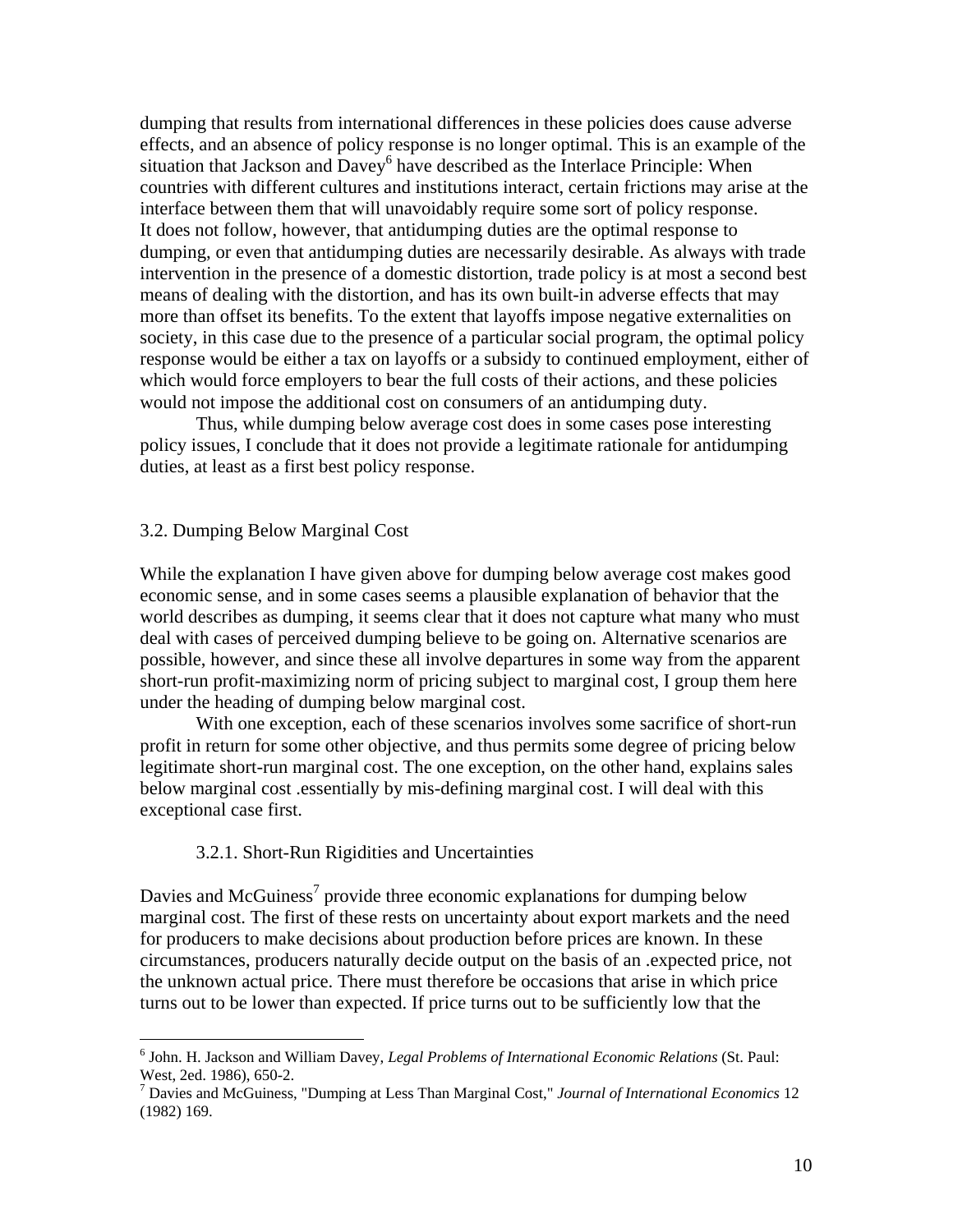producer would not have chosen to produce had he known the low price in advance, this does suggest sales at a price below the firm's *ex ante* marginal cost.

However, the problem here is simply an incorrect definition of marginal cost and/or price. Prior to the resolution of the uncertainty, the appropriate price on which to base decisions – the only one available, in fact – is the expected price (the probabilityweighted average of the several prices that may later obtain), and a firm should produce, in order to maximize expected profits, whenever this expected price exceeds marginal cost. This is being done correctly, even when the actual price turns out later to be below that marginal cost.

Later, after the resolution of the uncertainty, the original marginal cost that was used for the decision is no longer relevant. Once the firm has committed itself to produce a certain output, then the marginal cost that would have applied to changes in that output no longer matters. Instead, once output is fixed, the marginal cost that can be avoided by reducing output is really zero. Sales at any price above zero are therefore profitable, and do not violate the principle of pricing above marginal cost, properly defined.

Thus, while it is surely true that apparent dumping does occur on the part of firms that have fixed their outputs before finding out that the price they can get is unusually low, this is not really a separate explanation of dumping. Rather, it merely describes yet another situation in which short- run marginal cost can differ-in this case quite substantially-from long run average cost.

#### 3.2.2. Sales Maximization

Turning now to reasons for dumping below true marginal cost, one encounters a variety of explanations in which something other than short-run profit maximization is the objective of behavior. The first of these, also discussed by Davies and McGuiness,<sup>8</sup> would arise if a firm were to attempt to maximize sales rather than profit. There has been a strand of macroeconomic literature for many years that has discussed this alternative objective for the firm. The usual justification for it is that managers of large modern firms are somewhat removed from the stockholders' pure interest in profits, and that managers tend to be rewarded in part in proportion to the gross size of the operations they manage. This then gives them an incentive to push up firm sales at the expense of profits.

Since a purely competitive profit maximizing firm will always expand output and sales to the point where marginal cost exactly equals price, it then follows that a firm which tries instead to maximize sales will expand beyond this point and so find marginal cost above price. For an imperfectly competitive firm (in which such sales-maximizing behavior is more plausible) things are not this simple, but the same principle suggests that an imperfectly competitive firm *may* expand output beyond the point of price equaling marginal cost.

Having established that such behavior may arise (in domestic markets .as well as in trade) one must then ask whether there is anything objectionable about it. From the stockholders' point of view the answer is certainly yes, but that is their own private concern, and should not be of concern here. From their competitors' point of view the answer would again be yes, since the excess output of the sales maximizing firm will depress price. But this cost to competitors is more than made up for by gains to

<u>.</u>

<span id="page-10-0"></span><sup>&</sup>lt;sup>8</sup> See supra note 7.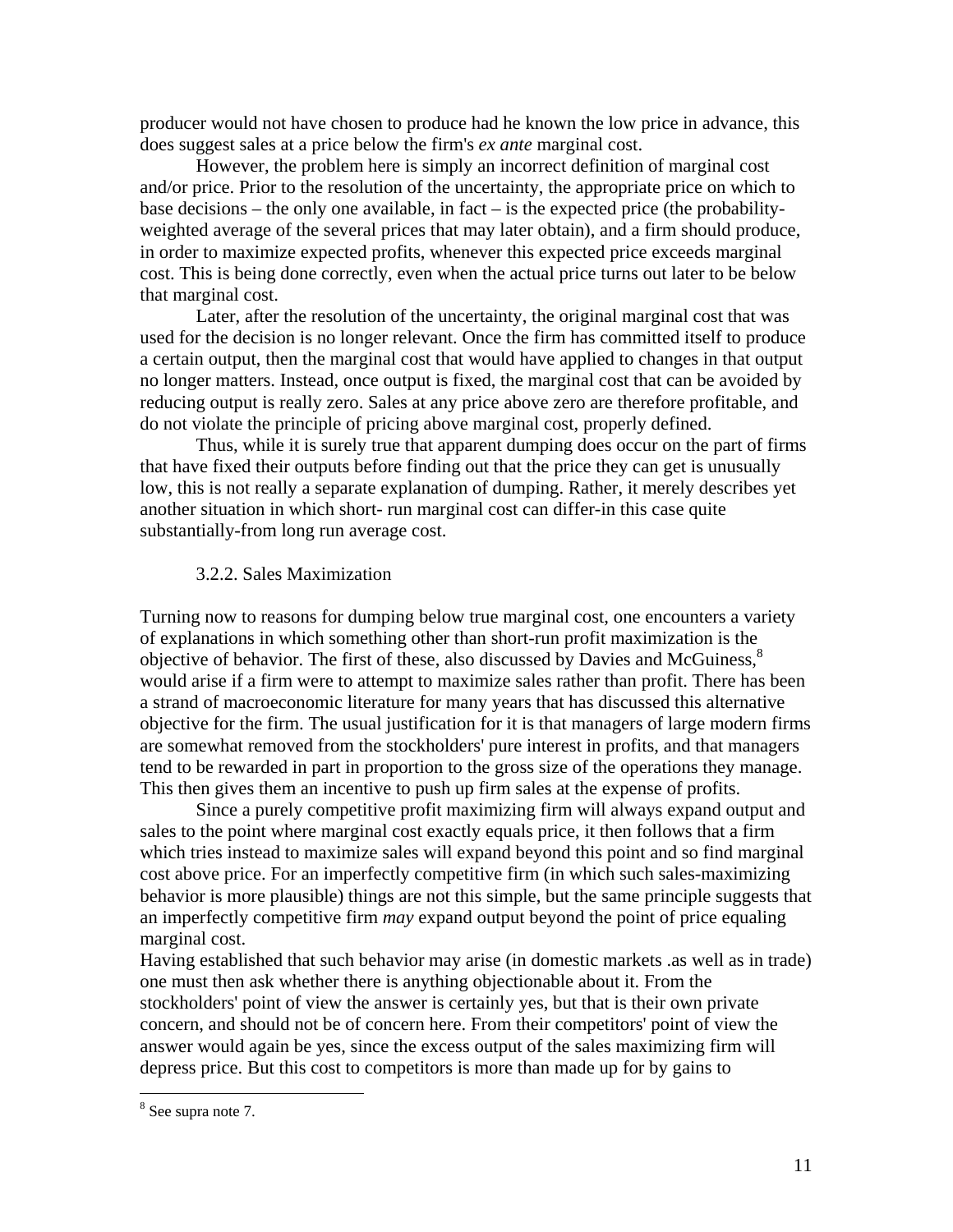consumers, for whom the lower price of all firms is a greater benefit. Thus, at least within a closed economy, such sales maximizing behavior is a matter to be worked out within the firm, and if the firm persists in that behavior the rest of the economy as a whole can only benefit. Not surprisingly there is no tradition in the law of penalizing such behavior when it arises only among domestic competitors.

Internationally, however, such behavior would be regarded as dumping, and would be subject to antidumping duties. The economics of the situation are the same, though, and there does not seem to be any economic defense for antidumping duties applied here. If a foreign exporting firm happens to be organized in such a way that its managers stress sales at the expense of profits, there is no obvious reason why they wouldn't continue to do this in the future. The importing country's best response would once again be simply to accept the windfall of cheap imports, and it should employ any competing resources elsewhere, where they can be more productive.

#### 3.2.3. Predation

So far I have skirted an issue that has occupied a place in the literature on dumping from its inception: the possibility that dumping may be predatory. The idea here is the same as predatory pricing within a domestic economy. An aggressive firm, seeking to establish a monopoly position in a market, does so by selling at a loss for long enough to drive its competitors out of business. Then, once it has the market to itself, it raises price above what it could have gotten otherwise and reaps monopoly profits.

To put it in context, this behavior is once again a case of a firm having an objective other than short-run profit maximization, and thus selling for a price below short-run marginal cost. In this case the objective is long-run profit maximization, and the firm is willing to sacrifice short- run profits for long-run profits. This is perfectly rational behavior, if the firm's assumptions about its ability to get and keep a monopoly position are correct.

Nor, in this case, can one argue that such behavior is economically harmless and should be permitted. Monopoly pricing does lower the welfare of society as a whole-that is, it lowers the welfare of everyone other than the monopolist by even more than it benefits the monopolist. Thus any behavior that will lead to greater monopoly power in the economy should be subject to discipline of some sort. In addition, the objection is even stronger in the international context, where the monopolist will be in one country and those exploited by the monopolist will be in another. The importing country, dealing with the results of such predatory dumping, will not even have the consolation that at least the monopolist is "one of us."

However, for a number of reasons economists have routinely dismissed predatory dumping as so unlikely that it should not be used to justify antidumping duties. A typical assessment was Viner's empirical judgment that "there have not been many well authenticated instances" of predatory dumping.<sup>[9](#page-11-0)</sup>

There are a number of reasons why predatory dumping might be expected to fail. The first is simply that predatory pricing in any market is quite difficult. To succeed, it requires not only that the predator be able to drive its competitors from the market; it must be able to keep them out as well. The latter could most easily be done by keeping

 $\overline{a}$ 

<span id="page-11-0"></span><sup>&</sup>lt;sup>9</sup> See supra note 5.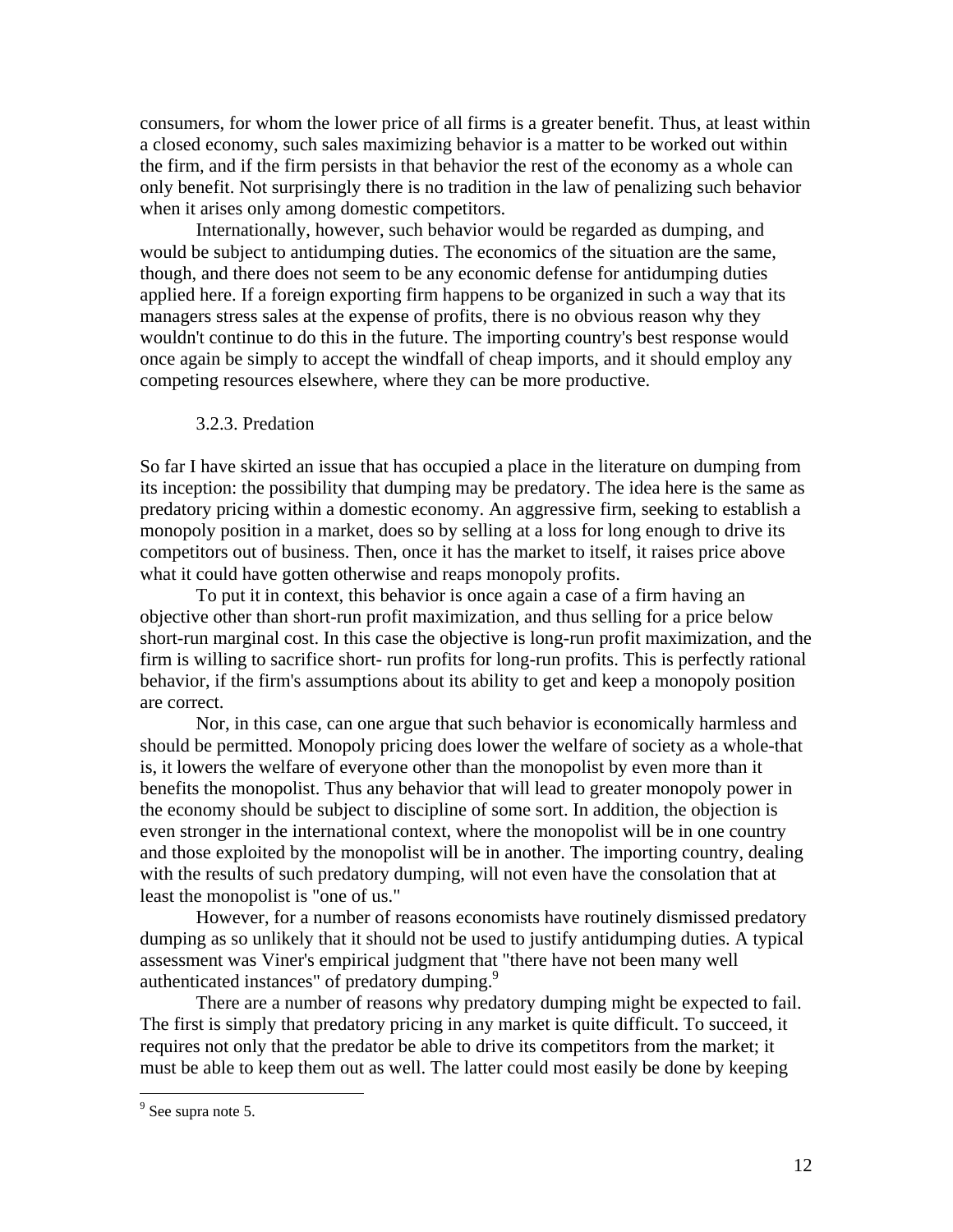price fairly low, but then the benefit to the monopolist, as well as the cost to society, is small. $10$ 

Second, in the international context of dumping, the observed behavior consists very often of low prices charged by a number of foreign exporting firms. Even if these low prices do succeed in eliminating all domestic competitors, the foreign firms will not benefit, and the domestic economy will not suffer, unless these several firms are then able to agree among themselves to raise price. In practice it usually appears that .foreign firms are every bit as aggressive in competing with one another as they are in competing with the import competing firms that they displace, and the outcome of a monopolized market is therefore unlikely.

Finally, again in the international case, an importing country has a potential policy available for dealing with a predatory exporter that is preferable to taxing the cheap imports in the initial stages to the competition. Instead, if an importing country were to threaten credibly to tax imports only once they become monopolized, and hence to tax away the monopoly profits that are the supposed lure for predatory behavior, that behavior would presumably stop. Taxing the cheap imports in the initial period would stop it too, of course, but given the many alternative reasons that exist for dumping, it would be unfortunate for the importing country to deprive itself of cheap imports just because of its fear of predation, when means exist for dealing with it later when the predatory intent has already been established.

#### 3.2.4. Competition for Market Share

1

A final explanation for dumping below marginal cost, is closely related to predatory pricing; yet without it pernicious implications. In anything other than a perfectly competitive industry, sellers cannot automatically sell all they wish at some given prevailing price. Macroeconomic theory typically assumes instead that the sales of an imperfectly competitive firm depend simply on price, and that firm's therefore maximize profit subject to this constraint. In practice, however, the sales constraints faced by firms are much more complicated than this. Sales depend not just on current price charged, but also on a host of other factors, both present and past. Firms engage in a variety of "marketing" activities designed to expand their market shares, and many of these activities are intended to expand sales in the future as much as in the present. Thus marketing activities are a kind of investment: expenses undertaken today in return for the future profits that will derive from a larger market share.

Now marketing includes a wide variety of activities, including advertising, product and package design, and the efforts of salesmen. But it also includes the use of price, not as in a static model just to raise the quantity sold today, but also to raise market share and hence quantity sold in the future. To the extent that increased production or sales in the present will lead to lower costs or a higher price in the future, then it pays a firm to charge less than marginal cost today in return for these benefits later on.

What distinguishes this behavior from predatory pricing is simply that it is usually the normal method of competition for all firms in the market, and does not require for its success that a particular firm acquire an unwieldy market share. Instead, all firms in many

<span id="page-12-0"></span> $10$  This is the situation in so-called contestable markets, where even a monopolist must charge what is essentially the competitive price or risk entry by other firms.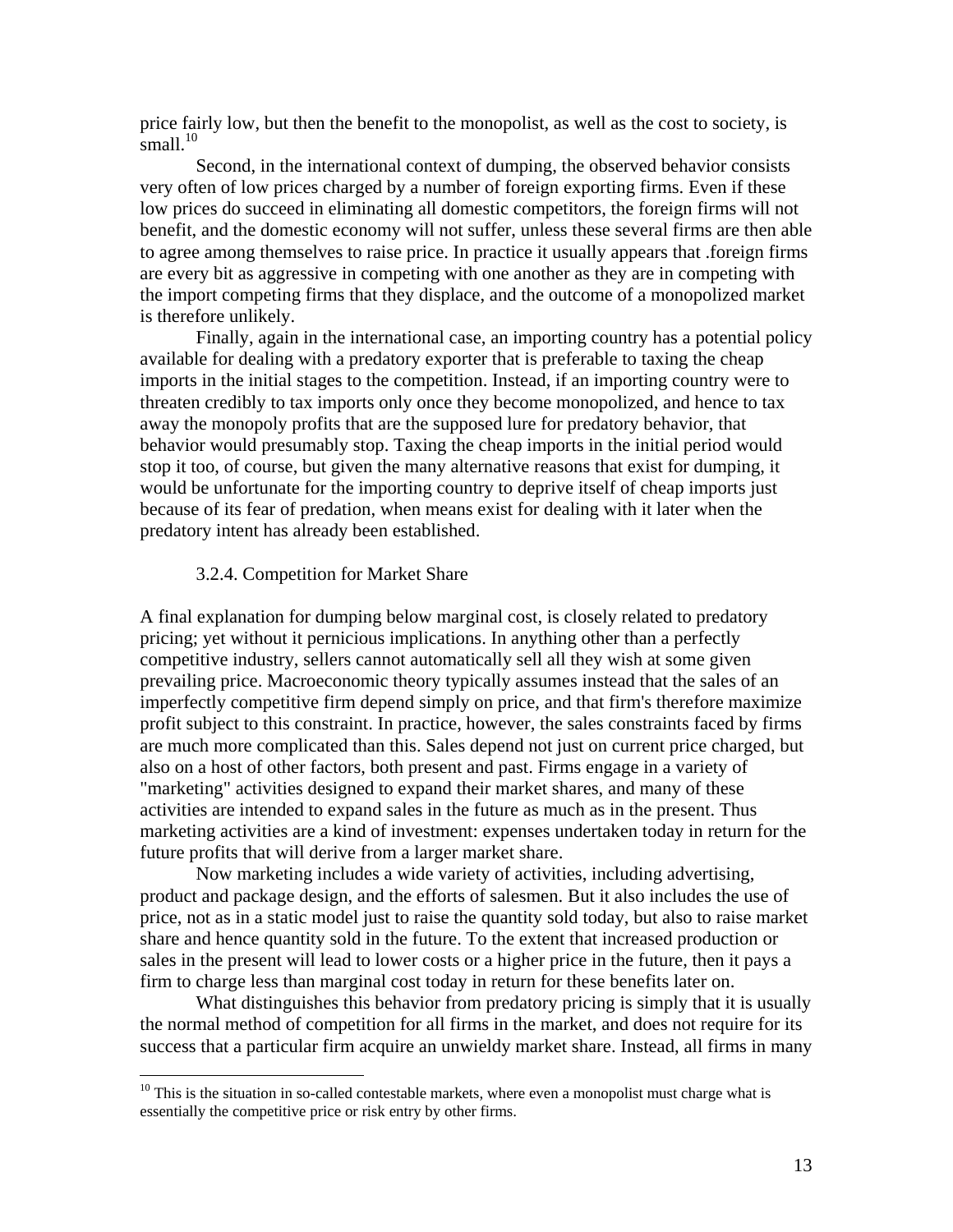industries have often had to engage in some sort of marketing activities in order to get the market shares they have, and these marketing activities may well have included pricing below marginal cost at some point in their histories.

A complete economic understanding of this sort of phenomenon requires a good deal more than the description of it just given. In particular, one needs some explanation of why future sales, price, or cost should depend on current sales, since otherwise there is no connection between the present and the future that would warrant low prices being charged today. Several such explanations are possible, of which two deserve to be mentioned here because of what they in turn imply about the welfare implications of dumping.

For example, suppose that the quality of a product is not immediately recognizable simply from viewing it, but must instead by learned by consuming it. Such "experience goods" have the property that consumers will pay more for them after consuming them once, than they will before they have ever been tried. Producers of such experience goods therefore need to provide special incentives to get consumers to try their product once, knowing that after that they will be able to recover more than their costs on later sales. One such incentive, of course, is a low price, and one would naturally expect to find new entrants to a market for experience goods charging' less than marginal cost in order to expand their market shares.

It is true, in this case, that this behavior (which would be called dumping if done internationally) bears a strong resemblance to predatory pricing. The dumping firm is doing it precisely in order to expand market share, and also with the intention later of charging a higher price. But as should be clear from the reason for this behavior, it is not at all a bad thing for society that it should do this. On the contrary, since information about the product is valuable, both to consumers and to the firm, the willingness of the seller to bear the entire cost of disseminating this information is a clear benefit to consumers, even after the price rises arid they must pay what the product is worth.

It is true, as always in these cases, that dumping for this reason does displace some domestic production, and this imposes a cost on domestic producers. But this is no different from the cost that one normally expects in aggressively competitive markets in which new products and processes routinely replace old.

A second example also seems appropriate as the basis for a number of instances of dumping. In this case it is not consumers who learn about the product, but rather the firms themselves who learn better how to produce it. Particularly in "high technology" industries, there is a well-documented process of learning by doing that occurs in the early stages of a product's life, and during that period costs tend to fall as more experience is acquired in production. In such a "learning by doing" industry, firms derive benefits from production over and above any price they may receive for selling their product, and they will naturally be willing to sell for a price that is below any notion of marginal cost.

In this case once again, if this behavior is undertaken by an exporter, it will be accused of dumping. But there is no way that it can be regarded as harmful to society, which now benefits both in the short run from the dumped price and in the longer run from the even lower price that may result when costs fall.

The learning by doing case is also interesting, however, because it sometimes suggests another reason for being opposed to dumping. It is argued that if indeed there